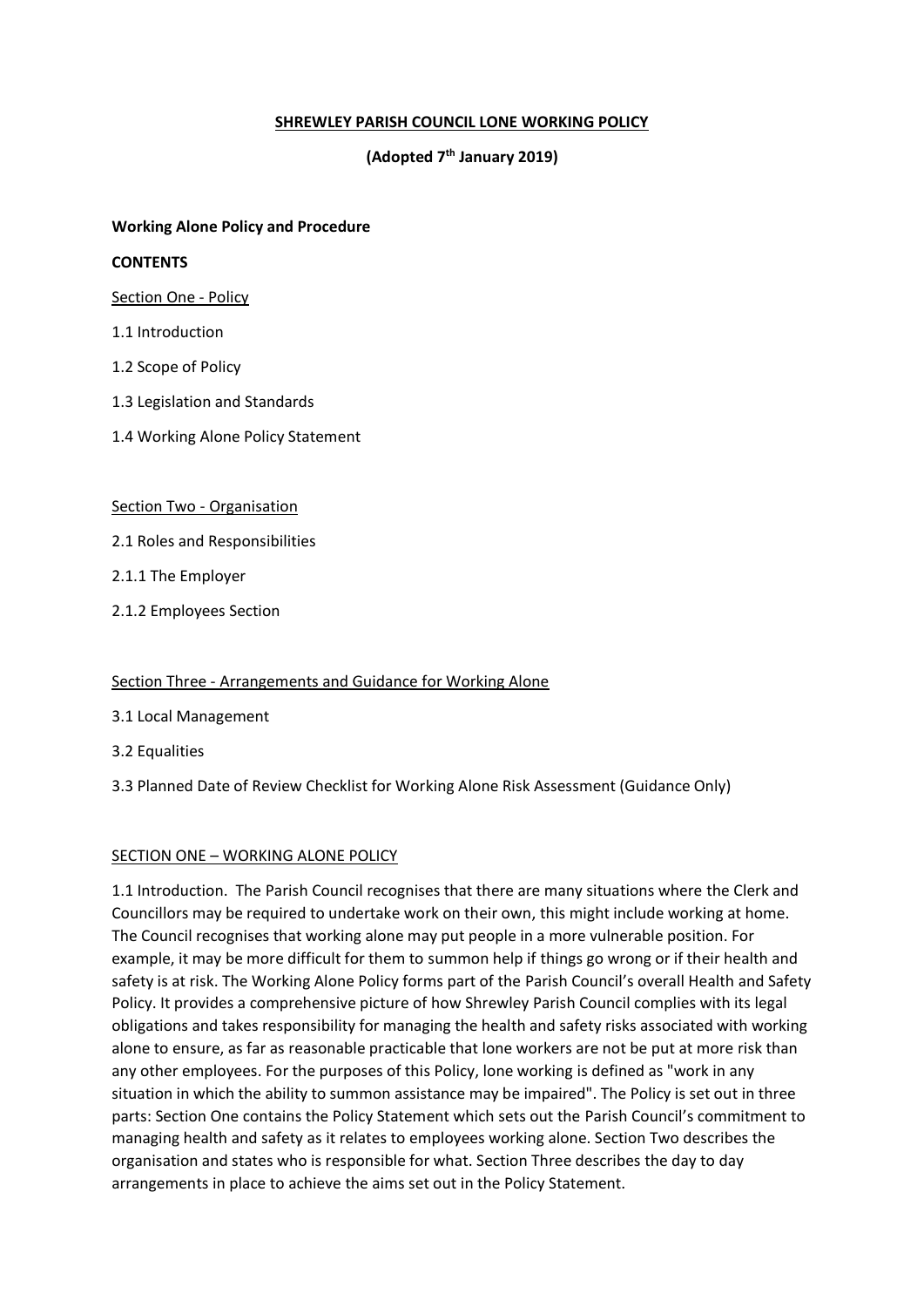1.2 Scope of Policy. Anyone might find themselves working alone, therefore this policy applies to all employees, whether permanent, agency or temporary staff.

1.3 Legislation and Standards. Working alone is not prohibited, although, sometimes the law requires at least two people to undertake certain work e.g. work in confined spaces, work on live electrical equipment and work that involves using unsecured ladders more than two metres above the ground. The relevant applicable legislation and standards include: The Health and Safety at Work Act 1974. It sets out a duty of care for employers to ensure the health, safety and welfare of their employees whilst they are at work. This includes lone workers. The Management of Health and Safety at Work Regulations 1999: requires employers to undertake suitable and sufficient assessments of the risks to the health and safety of employees whilst they are at work. This includes the additional risks associated with lone working. Employers are also under a duty to provide: • facilities for first aid under the Health and Safety (First Aid) Regulations; • suitable equipment and training in their use under the Provision and Use of Work Equipment Regulations and the Lifting Operations and Lifting Equipment Regulations.

1.4 Working Alone Policy Statement In relation to lone working, the Employer (the Parish Council) will: • identify and assess the significant risks associated with working alone; • involve and consult staff or their representatives when undertaking the required risk assessment process; • provide appropriate training and information to raise general awareness and equip both managers and employees with the necessary tools to effectively identify and reduce risks associated with working alone; • take steps to check control measures are in place (examples of control measures include instruction, training, supervision and issuing protective equipment); • review risk assessments annually or, as few workplaces stay the same, when there has been a significant change in working practice; • undertake monitoring of working alone activities / operations.

## SECTION TWO – ORGANISATION

2.1 Roles and Responsibilities. Personal safety is a responsibility shared by the Employer, managers and individual employees. The following describes roles and responsibilities in relation to working alone operations / activities.

2.1.1 The Employer. Overall responsibility for health and safety rests with the employer. The Parish Council delegates the work required to meet their health and safety. However, the employer retains ultimate responsibility for ensuring that the Working Alone Policy is implemented.

2.1.2 The Council. The Council will ensure that:

1. The risks associated with working alone are identified, properly assessed and shared with individual employees.

2. Effective management action is taken to minimise the potential risks of working alone, including: • Making sure lone workers have no medical conditions which make them unsuitable for working alone. • Providing adequate information, instruction, training and supervision for lone workers to ensure that individuals understand the risks associated with their work and the relevant safety precautions. • Undertaking occasional site visits, particularly if there are high-risk activities. • Making regular contact by telephone or radio and making arrangements for individuals to contact a named person if they need additional guidance. • Implementing appropriate arrangements to ensure that a lone worker returns to their base or home at the completion of a task away from the normal workplace. • Implementing appropriate arrangements for dealing with any emergency, particularly out of hours incidents. • Providing appropriate first aid facilities.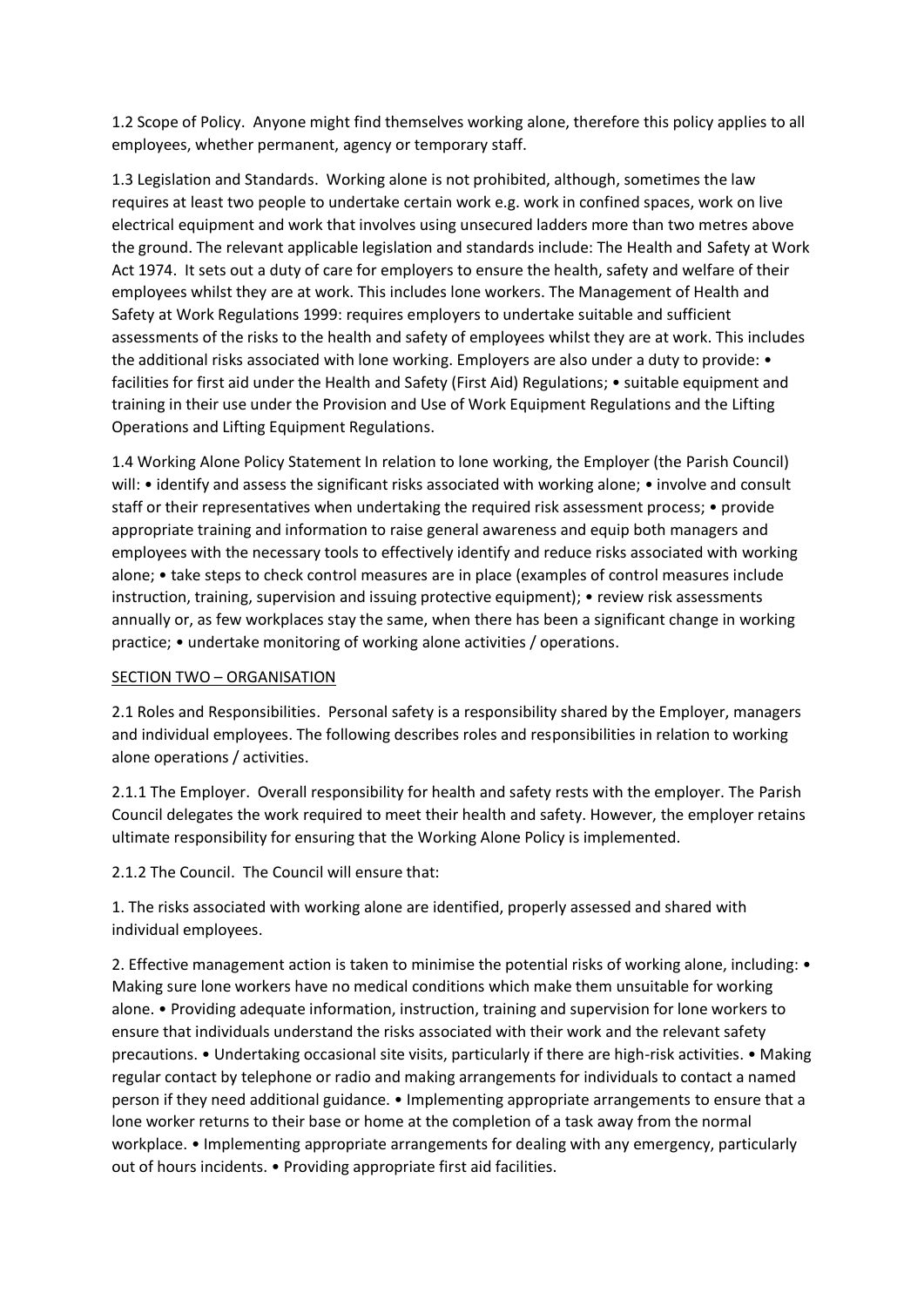3. Employees adhere to safe systems of work and any injuries or incidents relating to working alone activities are reported and investigated with remedial action taken where necessary.

4. Arrangements for working alone are regularly monitored and reviewed

2.1.3 Employees. Employees have a duty to take care of their own health and safety and must:

1. Take an active part in the development of any working alone risk assessment.

2. Report to management (in confidence) any personal conditions which may be detrimentally affected by any working alone operation / activity

3. Accept opportunities to attend training and receive additional support if appropriate.

4. Comply with any information, instruction and training that is provided in relation to lone working.

5. Ensure their own health and safety is not put at risk by taking appropriate safety precautions when working alone, including for example: • Not working at heights on a ladder or steps. • Not going into lofts or any other spaces in which they might become trapped • Not doing any tasks involving hazardous tools or materials. • Locking the doors and closing the windows, where possible, to prevent intruders. • Making themselves aware of the nearest fire exit and first aid kit. • Making sure someone knows where they are and their estimated time of arrival home.

## SECTION THREE – ARRANGEMENTS

The following section explains the day-to-day arrangements that are in place for the management of working alone operations / activities across the Parish Council. These arrangements apply to all employees.

3.1 Local Management. Establishing safe working for those working alone is no different from organising the safety of other employees. The Parish Council already has a responsibility to provide a safe working environment and to ensure that risk assessments are undertaken for work activities they control. However, for lone working, the working arrangements and related risk assessment must take account of any additional risk factors including (but not necessarily limited to) the following: • the possibility of accidents or sudden illnesses when there is no-one to summon help or provide first aid; • the threat of violence; • the possibility of a fire; • the possibility that individuals working alone may attempt tasks which cannot safely be done by one person e.g. heavy lifting, or use of certain equipment; • the danger of being accidentally locked in a room or building. Deciding what measures to put in place to manage the hazards associated with working alone activities / operations should be based on the level of risk that employees may be exposed to. In this respect, the following categories of risk have been assessed in relation to lone workers: • Low risk – those employees who occasionally work alone; may include working at home or travelling between sites on SHREWLEY PARISH COUNCIL business, once or twice a week. This will not involve work in remote areas, or places with which contact may be difficult or where the need to maintain contact with the office will be minimal. • Medium risk – those employees who regularly work alone as part of their role; may include one or two visits during the day to carry out their associated work activity / operations, possibly in locations where contact may be limited. • High risk – employees who work alone for the majority of their day; may include those who work outside of standard office hours or in remote areas with minimal contact. Could include areas of poor communication for mobile phones or lack of public telephones in rural areas or where problems have previously been encountered, such as violence or vandalism or potentially hostile/sensitive situations. Local risk assessments will determine the extent of the arrangements that need to be in place to manage the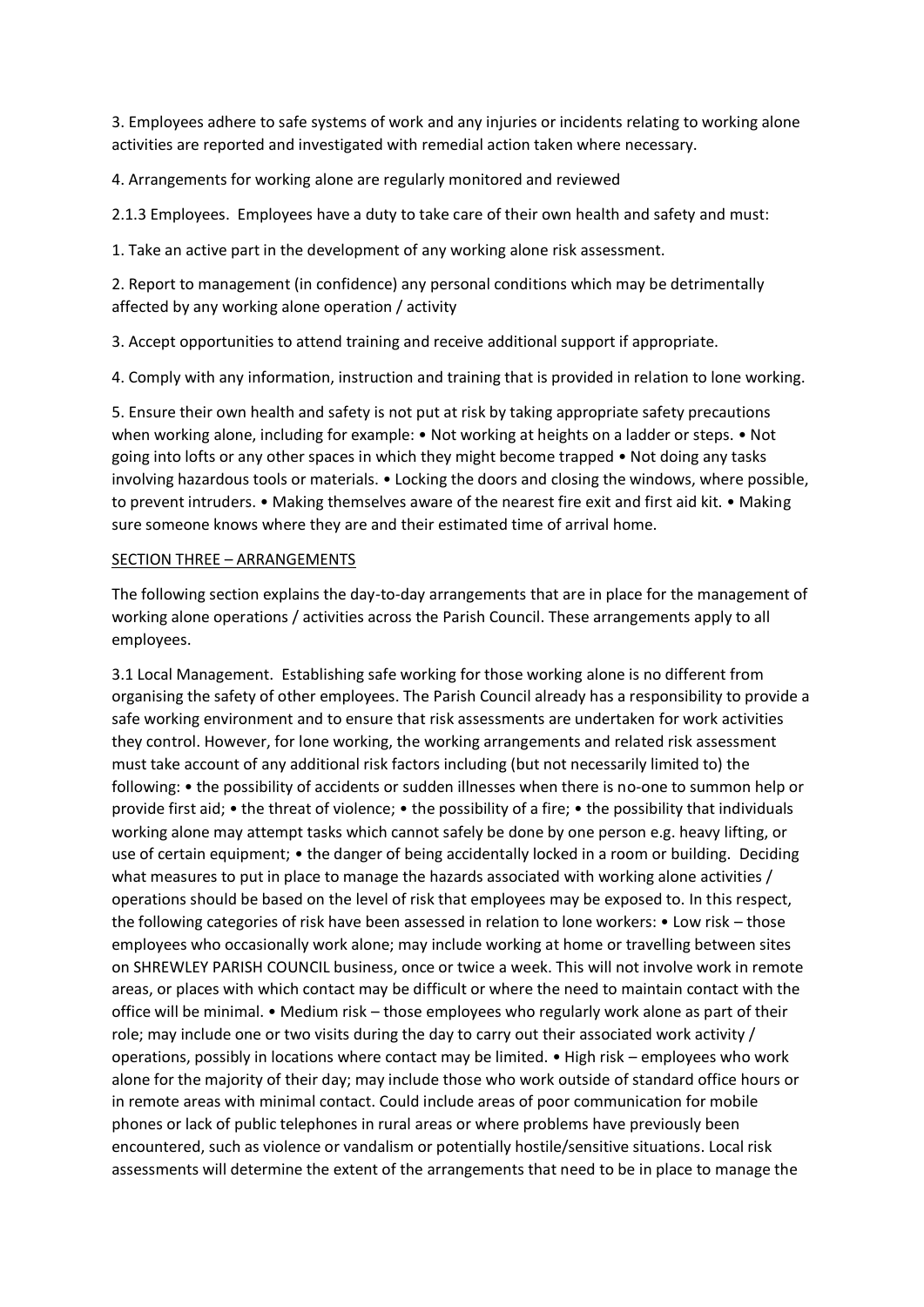risk of lone working in each service area and it is part of a manager's role to ensure that their employees are provided with suitable and sufficient training and information on these procedures. To assist managers to decide what arrangements they should have in place to manage the risks of working alone a checklist of the typical control measures depending on whether employees are assessed as being at low, medium or high risk from working alone has been developed.

3.2 Equalities. As part of this Policy, two specific questions about any potential equalities implications have been considered: - firstly, whether anything in the policy impacts on a person's ability to access Services; and - secondly whether it is possible that people could be disadvantaged by an employee not using the policy properly. It has been concluded that there are no direct equality implications associated with this particular Policy.

3.3 Planned Date of Review. This Policy will be reviewed in 2023.

Checklist of Typical Hazards for a Lone Working Risk Assessment.

The following table contains some key questions for Line Managers to consider when identifying the specific hazards of lone working. Any that apply, should be referred to in the relevant risk assessment.

Question Consideration.

Does the workplace present a special risk to a lone worker?

The environment, location, contents, unfamiliarity etc. Consider access requirements, transport and parking arrangements, etc. Consider security issues – lighting at entrances and exits, can windows and doors be secured to prevent unauthorised access? Remember: lone workers working at another employer's workplace are still the responsibility of his/her own employer.

Does the activity present a special risk to a lone worker? Consider the equipment, process, substances, location, time, members of public, handling cash etc. Are there any hazards specific to the work process, which may create particular risks for lone workers e.g. electrical systems, confined spaces etc?

Is there a safe way in and out for one person? Consider both in the course of normal work and in the event of an emergency etc. Lone workers are particularly at risk if a fire occurs because they are less likely to be aware of a fire until they themselves see or smell it. Lone workers should always be aware of the appropriate access routes out of the building from their place of work.

Can the equipment be adequately controlled and handled by one person? Consider whether the work involves lifting objects too large for one person or whether more than one person is needed to operate essential controls for the safe running of equipment.

Can one person safely handle all goods, substances and materials? Consider whether there are any flammables, toxins, pathogens etc.

Is the working environment appropriate? Consider heating, lighting, ventilation etc. Are the welfare facilities adequate and accessible? Consider access to toilets, washing facilities, drinking water etc.

Question Consideration.